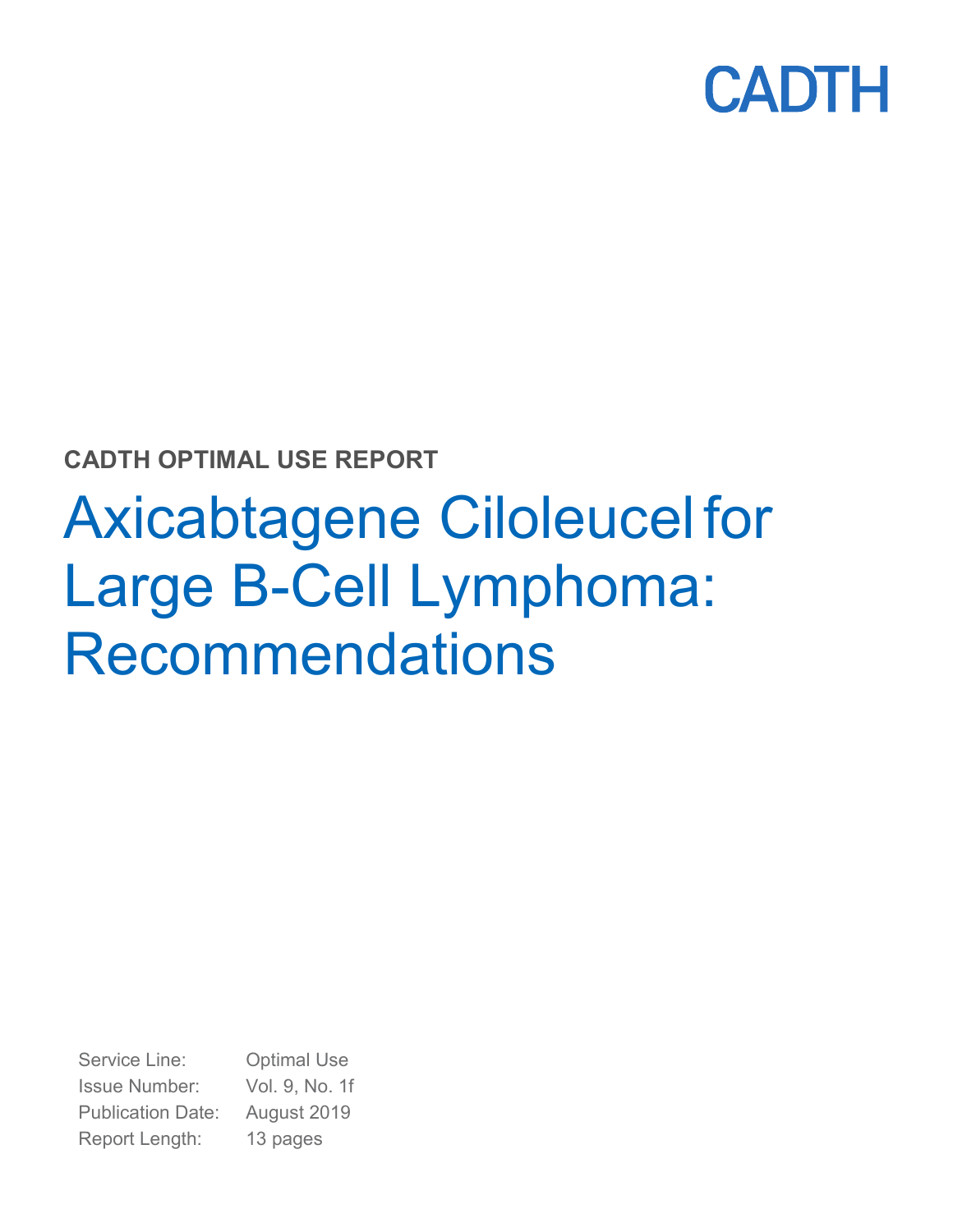**Cite As:** *Axicabtagene Ciloleucel for Large B-Cell Lymphoma: Recommendations.* Ottawa: CADTH; 2019 Aug. (CADTH Optimal Use Report; vol. 9, no. 1f).

#### **ISSN:** 1927-0127

Disclaimer: The information in this document is intended to help Canadian health care decision-makers, health care professionals, health systems leaders, and policy-makers make well-informed decisions and thereby improve the quality of health care services. While patients and others may access this document, the document is made available for informational purposes only and no representations or warranties are made with respect to its fitness for any particular purpose. The information in this document should not be used as a substitute for professional medical advice or as a substitute for the application of clinical judgment in respect of the care of a particular patient or other professional judgment in any decision-making process. The Canadian Agency for Drugs and Technologies in Health (CADTH) does not endorse any information, drugs, therapies, treatments, products, processes, or services.

While care has been taken to ensure that the information prepared by CADTH in this document is accurate, complete, and up-to-date as at the applicable date the material was first published by CADTH, CADTH does not make any guarantees to that effect. CADTH does not guarantee and is not responsible for the quality, currency, propriety, accuracy, or reasonableness of any statements, information, or conclusions contained in any third-party materials used in preparing this document. The views and opinions of third parties published in this document do not necessarily state or reflect those of CADTH.

CADTH is not responsible for any errors, omissions, injury, loss, or damage arising from or relating to the use (or misuse) of any information, statements, or conclusions contained in or implied by the contents of this document or any of the source materials.

This document may contain links to third-party websites. CADTH does not have control over the content of such sites. Use of third-party sites is governed by the third-party website owners' own terms and conditions set out for such sites. CADTH does not make any guarantee with respect to any information contained on such third-party sites and CADTH is not responsible for any injury, loss, or damage suffered as a result of using such third-party sites. CADTH has no responsibility for the collection, use, and disclosure of personal information by third-party sites.

Subject to the aforementioned limitations, the views expressed herein are those of CADTH and do not necessarily represent the views of Canada's federal, provincial, or territorial governments or any third party supplier of information.

This document is prepared and intended for use in the context of the Canadian health care system. The use of this document outside of Canada is done so at the user's own risk.

This disclaimer and any questions or matters of any nature arising from or relating to the content or use (or misuse) of this document will be governed by and interpreted in accordance with the laws of the Province of Ontario and the laws of Canada applicable therein, and all proceedings shall be subject to the exclusive jurisdiction of the courts of the Province of Ontario, Canada.

The copyright and other intellectual property rights in this document are owned by CADTH and its licensors. These rights are protected by the Canadian *Copyright Act* and other national and international laws and agreements. Users are permitted to make copies of this document for non-commercial purposes only, provided it is not modified when reproduced and appropriate credit is given to CADTH and its licensors.

**About CADTH:** CADTH is an independent, not-for-profit organization responsible for providing Canada's health care decision-makers with objective evidence to help make informed decisions about the optimal use of drugs, medical devices, diagnostics, and procedures in our health care system.

**Funding:** CADTH receives funding from Canada's federal, provincial, and territorial governments, with the exception of Quebec.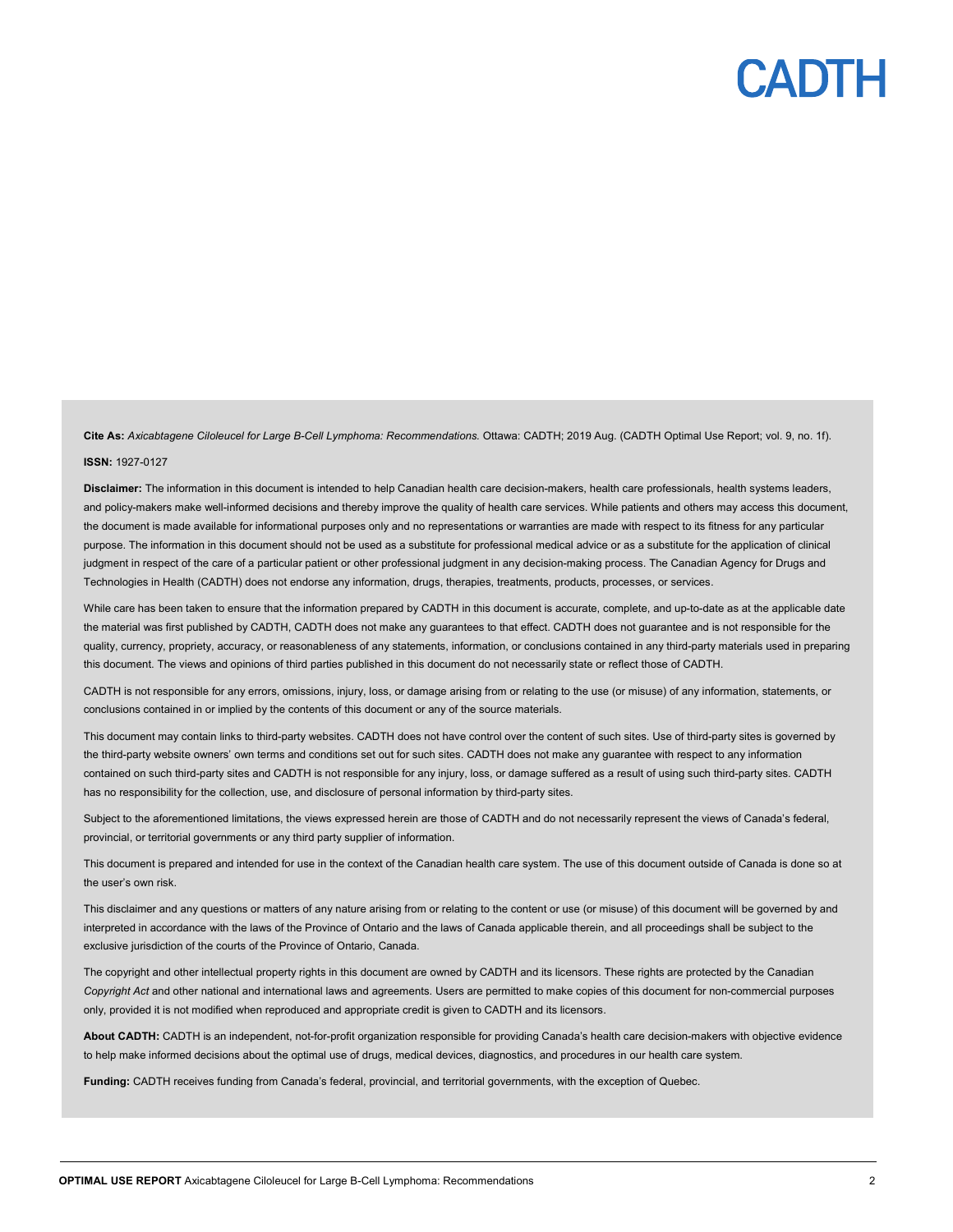

# **Table of Contents**

| Appendix 2: Recommendations and Health Technology Assessments |  |
|---------------------------------------------------------------|--|
|                                                               |  |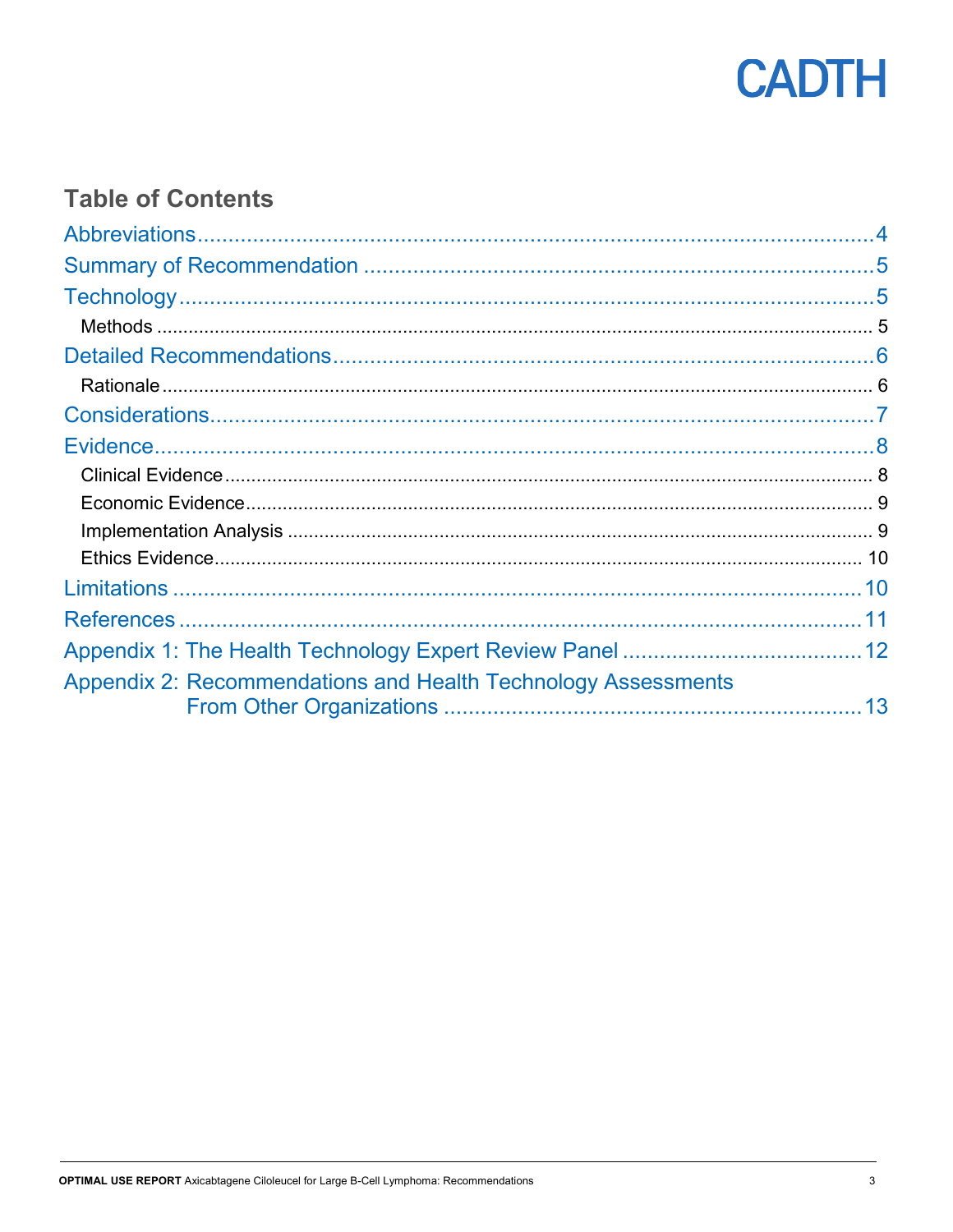# **Abbreviations**

<span id="page-3-0"></span>

| AE           | adverse event                         |
|--------------|---------------------------------------|
| BSC          | best supportive care                  |
| CAR          | chimeric antigen receptor             |
| СI           | confidence interval                   |
| <b>DLBCL</b> | diffuse large B-cell lymphoma         |
| HTA          | health technology assessment          |
| <b>HTERP</b> | Health Technology Expert Review Panel |
| QALY         | quality-adjusted life-year            |
| r/r          | relapsed or refractory                |
| <b>SAE</b>   | serious adverse event                 |
| WTP          | willingness to pay                    |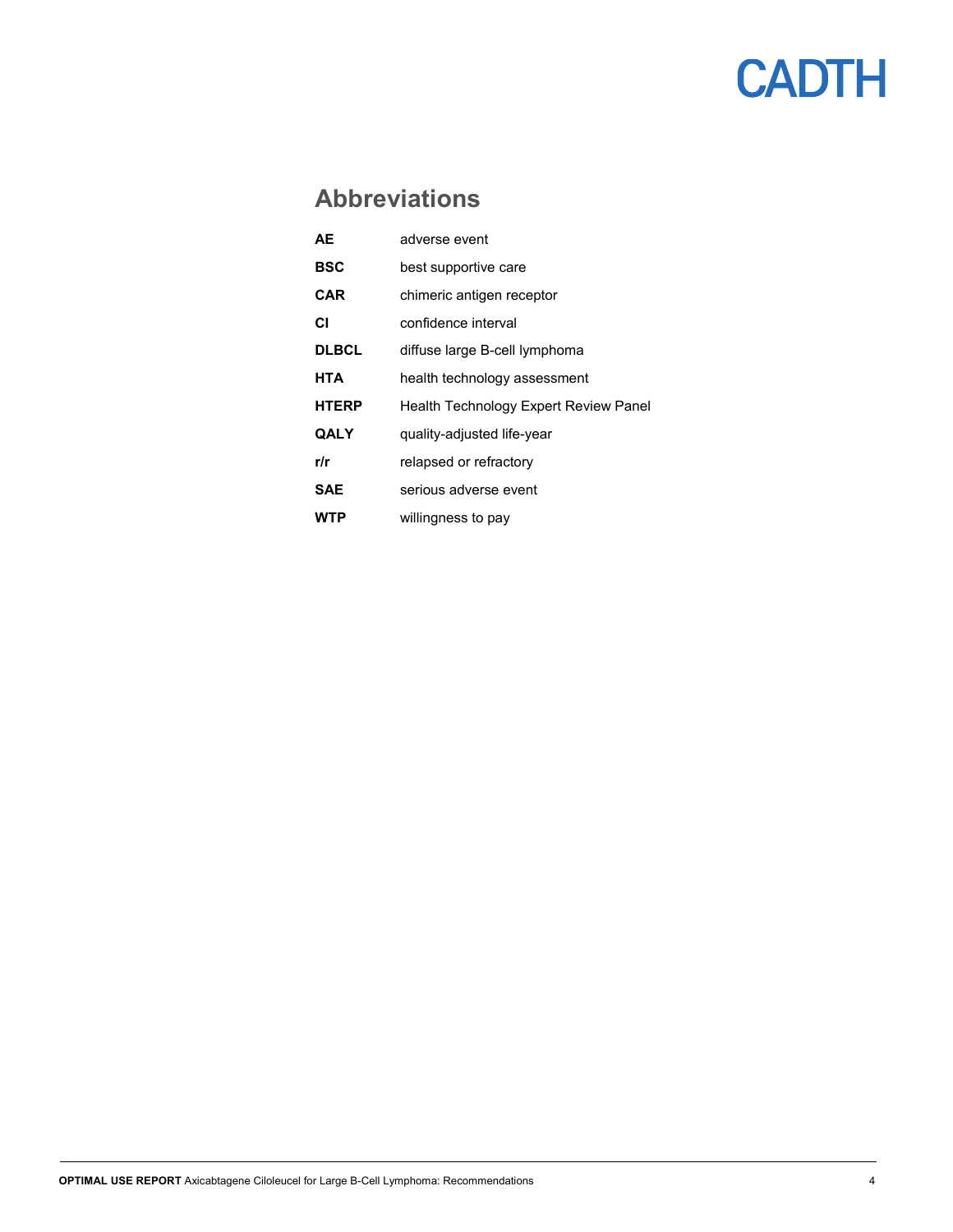

### <span id="page-4-0"></span>**Summary of Recommendation**

Recommendations were developed by the Health Technology Expert Review Panel (HTERP) based on evidence reviewed in a CADTH Health technology Assessment (HTA). The HTA included a review of the clinical effectiveness of axicabtagene ciloleucel,<sup>1</sup> an economic evaluation,<sup>2</sup> an analysis of implementation issues, a review of ethical considerations, and a review of patient perspectives and experiences. <sup>3</sup> The HTA was additionally informed by patient group and clinician input submissions. 3

HTERP deliberations and the information retrieved aimed to address the policy question: How should the provision of axicabtagene ciloleucel be structured for treating adults with eligible types of refractory or relapsed large B-cell lymphoma?

On the condition that there is a substantial reduction in price, HTERP recommends the provision of axicabtagene ciloleucel for adult patients with relapsed or refractory large B-cell lymphoma after two or more lines of systemic therapy, including diffuse large B-cell lymphoma (DLBCL) not otherwise specified, primary mediastinal large B-cell lymphoma, high-grade B-cell lymphoma, and DLBCL arising from follicular lymphoma. Regarding implementation of this therapy, HTERP recommends:

- the creation of interprovincial agreements to ensure equitable access to eligible patients in all jurisdictions, including consideration of financial and logistic support for required travel and short-term relocation
- the development of clear and transparent eligibility criteria that are acceptable to patients' and clinicians' needs, based on the approved indications
- the collection of standardized outcomes data in a pan-Canadian registry of patients, which uses a defined set of outcomes and definitions to generate additional real-world evidence, for consideration in future reassessments of longer-term effectiveness, safety, and cost-effectiveness.

# <span id="page-4-1"></span>**Technology**

Axicabtagene ciloleucel (brand name Yescarta) is a second-generation chimeric antigen receptor (CAR) T-cell therapy designed to target the CD19 antigen, which is expressed on the surface of B cells, including the malignant cells involved in the aggressive B-cell non-Hodgkin's lymphomas. <sup>4</sup> Health Canada approved axicabtagene ciloleucel in February 2019 for adult patients with relapsed or refractory (r/r) large B-cell lymphoma after two or more lines of systemic therapy, including diffuse large B-cell lymphoma (DLBCL) not otherwise specified, primary mediastinal large B-cell lymphoma, high-grade B-cell lymphoma, and DLBCL arising from follicular lymphoma.<sup>5</sup> It is the second CAR T-cell therapy approved in Canada.

#### <span id="page-4-2"></span>**Methods**

HTERP developed recommendations on the use of axicabtagene ciloleucel based on a CADTH HTA of clinical evidence,<sup>1</sup> an economic evaluation,<sup>2</sup> a budget impact analysis,<sup>2</sup> an analysis of implementation considerations, and reviews of ethical issues and of patient and caregiver perspectives and experiences.3 The HTA was additionally informed by patient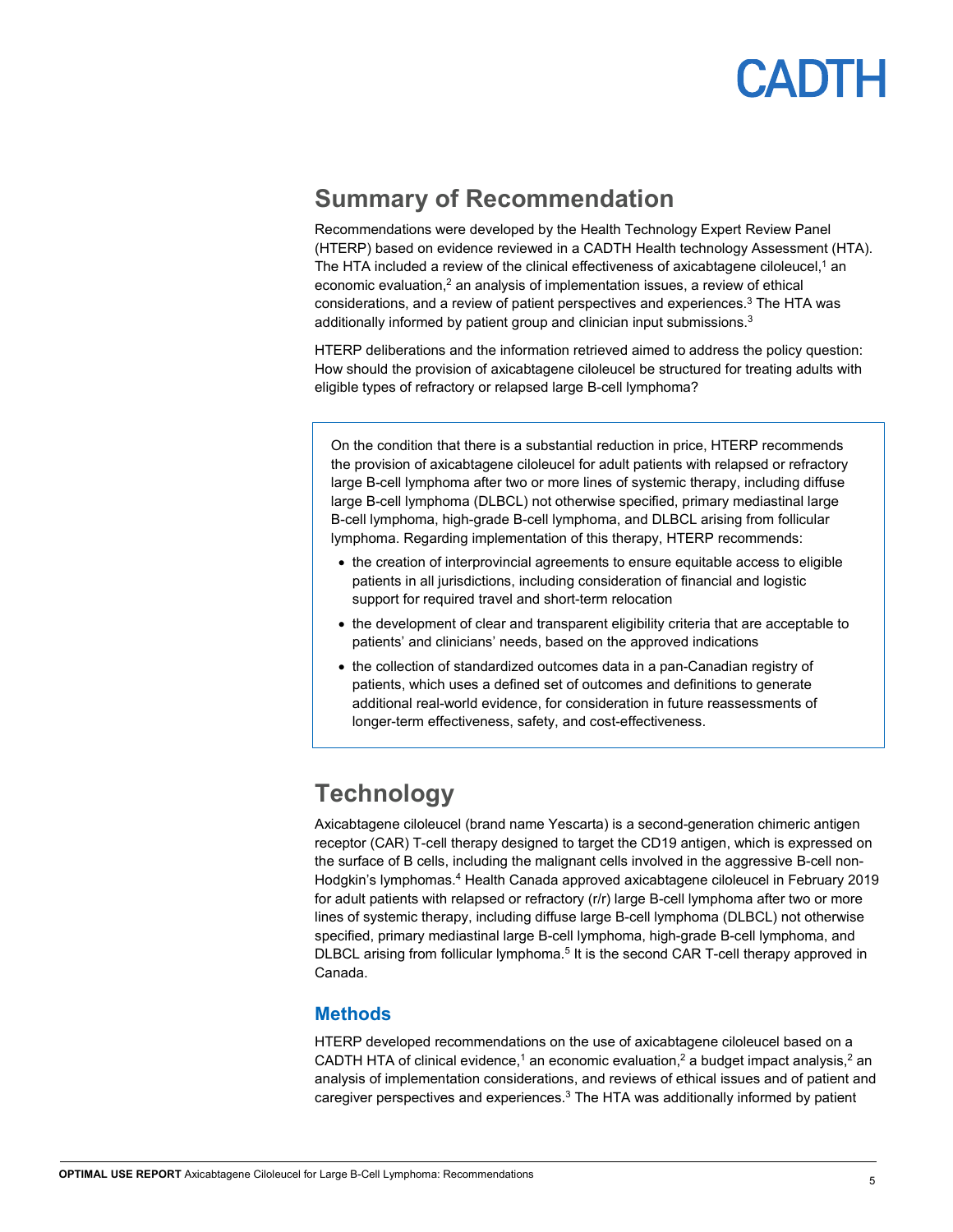group and clinician input submissions. $3$  HTERP members reviewed the evidence from these sources, discussed all elements of the HTERP [deliberative framework,](https://www.cadth.ca/sites/default/files/pdf/hterp/HTERP_DFW_e.pdf) and developed a consensus-based recommendation through discussion and deliberation. Additional information on the HTERP process is found on th[e HTERP](https://www.cadth.ca/collaboration-and-outreach/advisory-bodies/health-technology-expert-review-panel) page of the CADTH website.

# <span id="page-5-0"></span>**Detailed Recommendations**

The objective of these recommendations is to provide advice for Canadian health care decision-makers about the provision of axicabtagene ciloleucel in adults with large B-cell lymphoma.

On the condition that there is a substantial reduction in price, HTERP recommends the provision of axicabtagene ciloleucel for adult patients with r/r large B-cell lymphoma after two or more lines of systemic therapy, including DLBCL not otherwise specified, primary mediastinal large B-cell lymphoma, high-grade B-cell lymphoma, and DLBCL arising from follicular lymphoma. Regarding implementation of this therapy, HTERP recommends:

- the creation of interprovincial agreements to ensure equitable access to eligible patients in all jurisdictions, including consideration of financial and logistic support for required travel and short-term relocation
- the development of clear and transparent eligibility criteria that are acceptable to patients' and clinicians' needs, based on the approved indications
- the collection of standardized outcomes data in a pan-Canadian registry of patients, which uses a defined set of outcomes and definitions to generate additional real-world evidence, for consideration in future reassessments of longer-term effectiveness, safety, and costeffectiveness.

#### <span id="page-5-1"></span>**Rationale**

- HTERP was confident that there was a clinical benefit associated with axicabtagene ciloleucel, considering the findings from the CADTH clinical review and the lack of treatment options for this population.
- The clinical review reported that 71% vvv v and 74% vvv v v of patients who were infused with axicabtagene ciloleucel achieved an objective response (either complete or partial response) within approximately six and 24 months of infusion, respectively. The objective response rate of 71% was significantly greater than the prespecified 20% historical control (*P* < 0.0001). The overall survival at 24 months was 50.5% (95% confidence interval [CI], 40.4% to 59.7%).
- All patients in the pivotal trial experienced at least one adverse event (AE) and the incidence of serious adverse events (SAEs) was 56%. Cytokine release syndrome and cytopenias are common AEs associated with CAR T-cell therapy and require management.
- Given the lack of long-term follow-up data, the single-arm study design of the pivotal trials, and the limited number of patients in the studies, there is uncertainty in the clinical and economic evidence. Reassessment using longer-term follow-up studies and registry data will be required. Short-term studies of axicabtagene ciloleucel in the real-world setting have been conducted and presented in conference abstracts.<sup>6,7</sup>
- The CADTH reanalysis found that compared with best supportive care (BSC) of palliative chemotherapy, axicabtagene ciloleucel had a 0% probability of being cost-effective at willingness-to-pay (WTP) thresholds of \$50,000 or \$100,000 per quality-adjusted life-year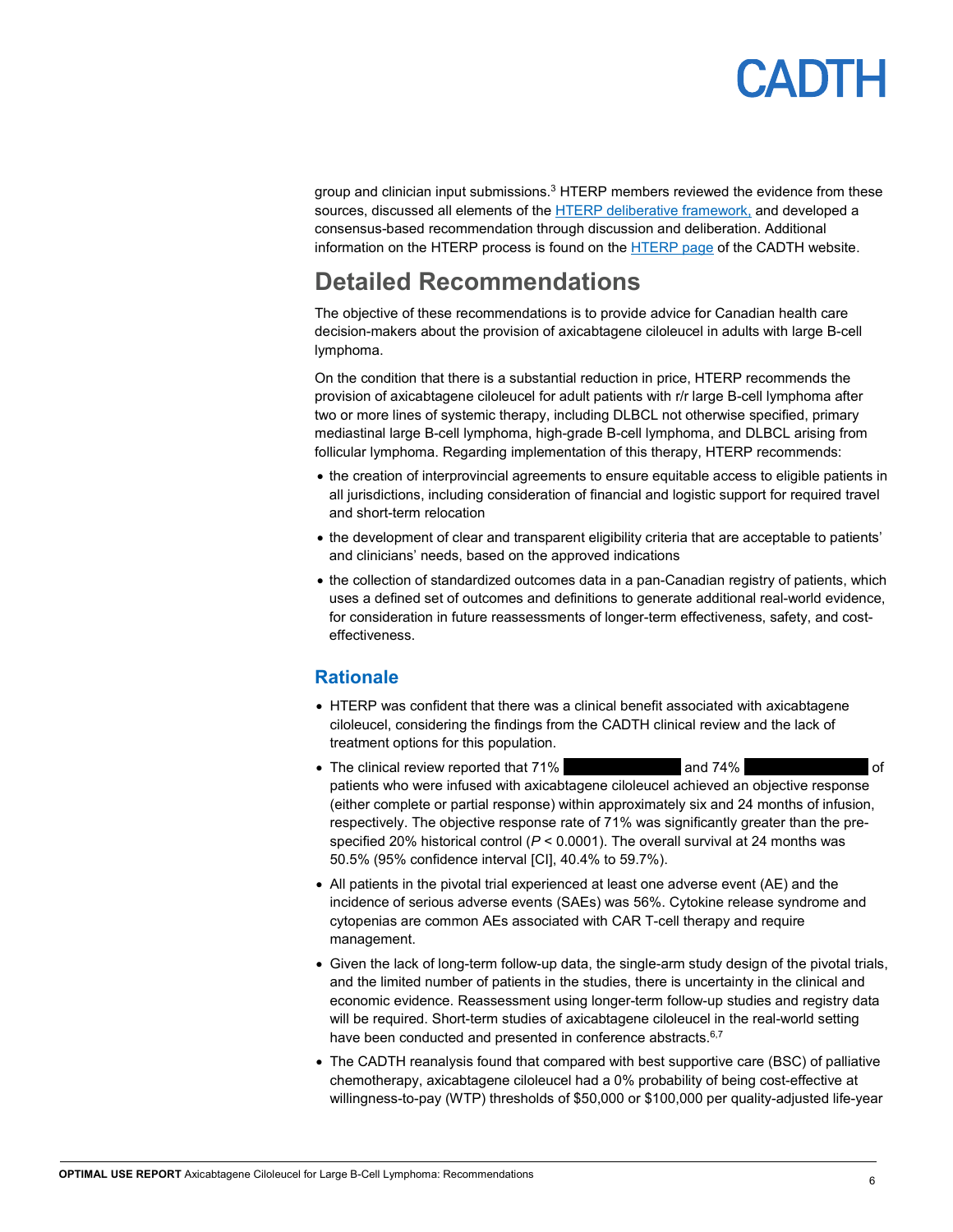# PADTH

(QALY). According to the CADTH reanalysis, price reductions of 60% and 83% would be required to achieve an incremental cost-utility ratio of \$100,000 and \$50,000 per QALY, respectively. These results should be interpreted with caution considering the uncertainty in the clinical evidence. The cost of axicabtagene ciloleucel may affect the ability of jurisdictions to implement the therapy.

• Models of access are likely to result in geographic inequities if not addressed by mechanisms that support out-of-province (or region) treatment, including travel. Interprovincial agreements on the appropriate eligibility criteria will be required to ensure equitable access.

### <span id="page-6-0"></span>**Considerations**

The pivotal study ZUMA-1 reported an objective response rate of 71% and 74% vithin approximately six and 24 months, respectively, and overall survival of 50.5% (95% CI, 40.4% to 59.7%) at 24 months.

All patients experienced AEs. SAEs, such as cytokine release syndrome and neurotoxicity, are common complications of treatment with axicabtagene ciloleucel and require management.

The pivotal trials were single-arm studies, in a small number of patients ( $N = 101$ ) with a median (range) follow-up of 7.3 months (0.3 months to 14.0 months) for the primary analysis and 23.5 months (0.3 months to 32.4 months) for the 24-month analysis.

There is a lack of long-term follow-up data and, as such, evidentiary uncertainty for both the long-term benefits and harms of axicabtagene ciloleucel exists. There is a need to collect real-world data in registries to continue to monitor the long-term benefits and harms of this therapy. Studies of axicabtagene ciloleucel in the real-world setting have been conducted and presented in conference abstracts.<sup>6,7</sup> Longer-term follow-up and data could be used with additional evidence from ongoing trials for future reassessment of the therapy.

No comparative studies are available, and future assessments are needed to allow for comparison of the clinical effectiveness and cost-effectiveness of axicabtagene ciloleucel against other CAR T-cell therapies. Should there be a difference in the efficacy or safety between CAR T-cell therapies, equity concerns may emerge.

Developing and maintaining a registry is resource intensive; therefore, it may be feasible to explore existing registries and other sources to standardize the incorporated definition and outcomes. Existing registries may have the potential to collect data for patients receiving axicabtagene ciloleucel. Standardized outcomes, including a defined set of outcomes, will be critical to ensuring the future usefulness of the registry's data in decision-making.

With the uncertainty in the clinical evidence and the lack of long-term follow-up, confidence in the cost-effectiveness results is limited. Many other factors may affect the costs of treatment, including issues with manufacturing, capacity constraints, and long-term benefits and harms — not all of which have been considered in the economic analysis. The high cost of the therapy may pose a challenge for the health care system, taking into account not only the cost of the treatment, but the additional associated costs. These associated costs include pre-treatment, post-treatment monitoring, the likelihood of additional costs due to treating AEs, and hospitalization, in addition to the costs of travel and lodging for the patients to access treatment sites. Uncertainty around these costs leads to uncertainty in the potential budget impact of implementing axicabtagene ciloleucel. Furthermore, the potential uptake of CAR T-cell products is uncertain and the overall budget impact will change if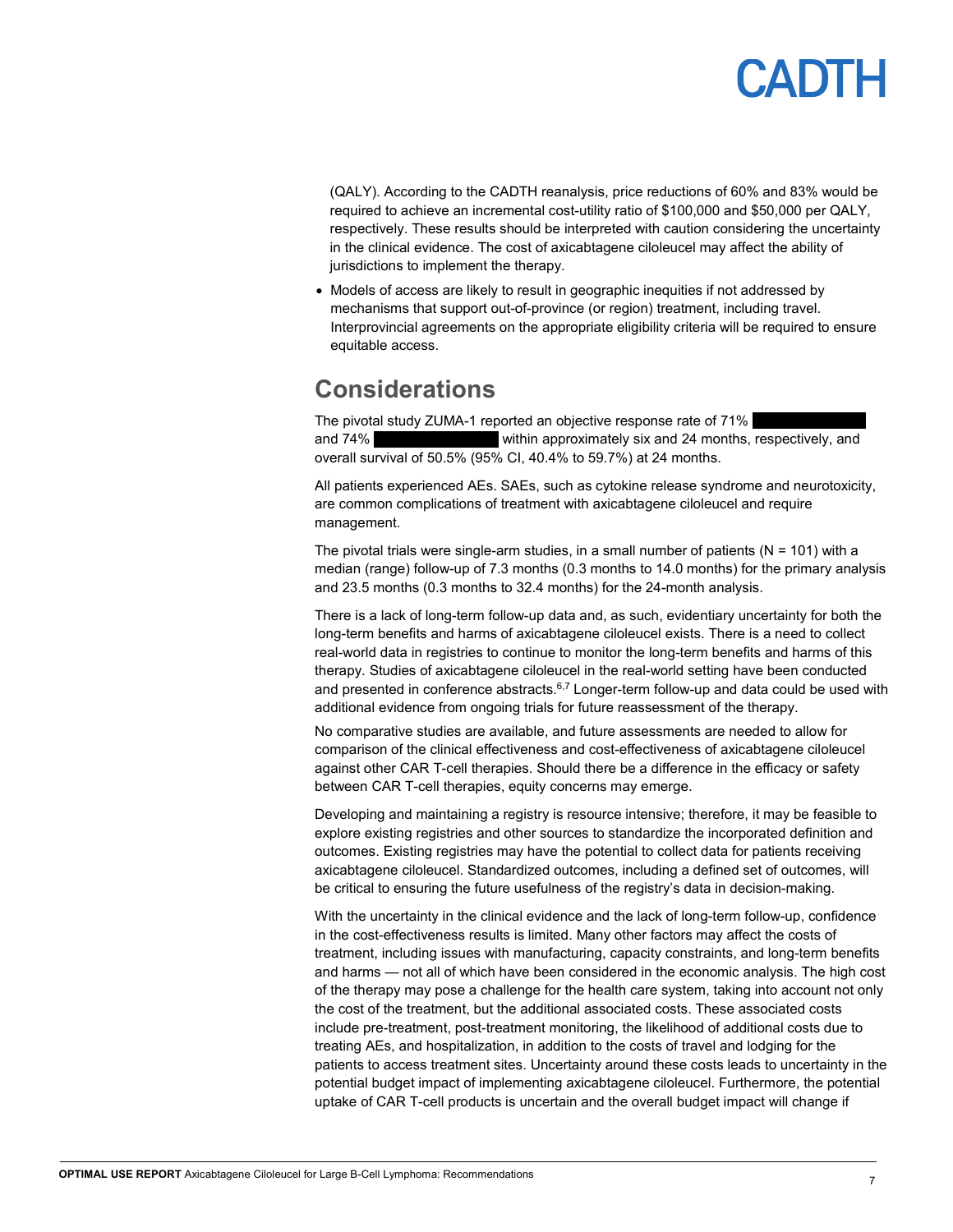# PANTH

capacity is higher or lower in the real world than predicted. Alternate payment or pricing models and risk-sharing agreements may address the limitations associated with the clinical and economic evidence.

Capacity may be affected by the number of treatment sites and may need to be increased as experience with and demand for the therapy grows; for example, by expanding either the number or volume of sites. In addition to the setting for delivery of axicabtagene ciloleucel, the availability of treatments and intensive care facilities for the treatment of possible AEs are also considerations. For example, the product monograph requires the availability of tocilizumab for the treatment of possible cytokine release syndrome following infusion with axicabtagene ciloleucel. 8

The number and location of treatment sites may also be a factor for equitable access for patients across the country. In addition, costs, travel, and relocation to treatment sites may have social and psychological impacts. Support services for patients and caregivers may ease this burden and limit the potential issues with equity.

Other equity considerations include manufacturing and processing constraints and patient selection. There is limited information available on other possible ethical or legal considerations due to the novelty of the therapy, but uncertainty of the long-term benefits and harms, and questions about ownership of cells and consent may be raised.

### <span id="page-7-0"></span>**Evidence**

### <span id="page-7-1"></span>**Clinical Evidence**

The clinical evidence was addressed in a systematic review incorporating published evidence and information submitted by the manufacturer. The questions addressed were:

- What are the beneficial effects of axicabtagene ciloleucel for treating adults with eligible types of relapsed or refractory large B-cell lymphoma?
- What are the harmful effects of axicabtagene ciloleucel for treating adults with eligible types of relapsed or refractory large B-cell lymphoma?
- What are the evidence-based clinical practice guidelines for the use of axicabtagene ciloleucel for the treatment of adults with eligible types of relapsed or refractory large B-cell lymphoma?

An objective response rate was reported to be 71% vvio volution and 74%

within approximately six and 24 months of infusion in the pivotal ZUMA-1 trial, respectively.<sup>9,10</sup> The objective response rate of 71% was significantly greater than the prespecified 20% historical control that was used for the primary end point for ZUMA-1 (*P* < 0.0001). The estimated probability of overall survival was 50.5% (95% CI, 40.4% to 59.7%) at 24 months among patients in the pivotal trial.<sup>10</sup>

All patients in the pivotal trial experienced at least one AE following infusion, and 56% of patients experienced an SAE, with cytokine release syndrome and cytopenias being the most common. 10

Two manufacturer-provided indirect treatment comparisons comparing axicabtagene ciloleucel vvivors and with salvage chemotherapy had critical limitations, and critical limitations, and therefore the magnitude of the potential benefits of axicabtagene versus or salvage chemotherapy remain unknown.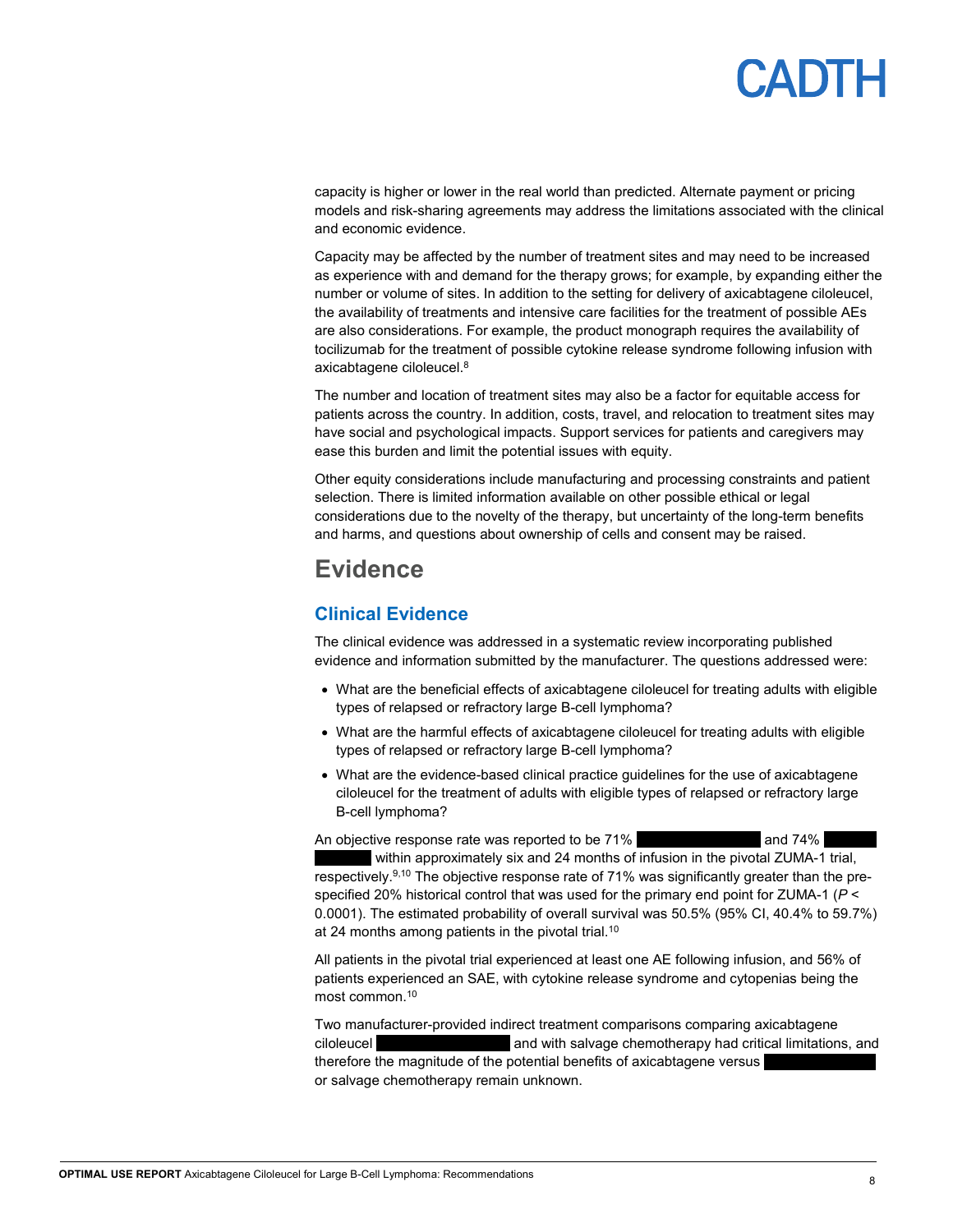#### <span id="page-8-0"></span>**Economic Evidence**

The manufacturer-provided confidential price of axicabtagene ciloleucel is values ber one-time treatment. The manufacturer submitted a cost-utility analysis to assess axicabtagene ciloleucel in adults with large B-cell lymphoma compared with BSC and tisagenlecleucel; CADTH reanalysis reported that axicabtagene ciloleucel was associated with an incremental cost of \$519,689 and 2.30 additional QALYs, resulting in an incremental cost-utility ratio of \$226,131 per QALY gained compared with BSC. At WTP thresholds of \$50,000 or \$100,000 per QALY, the probability that axicabtagene ciloleucel was the most likely cost-effective intervention was 0%. To be considered cost-effective at a WTP thresholds of \$100,000 or \$50,000 per QALY compared with BSC, a 60% or 83% reduction in the price of axicabtagene ciloleucel would be required, respectively.

It is estimated that vvv voltation batients with large B-cell lymphoma will receive axicabtagene ciloleucel in the first three consecutive years of funding in Canada, assuming tisagenlecleucel (the other CAR T-cell therapy available for this indication) is also available and reimbursed. Based on CADTH's reanalysis, the three-year incremental budget impact of reimbursing axicabtagene ciloleucel is expected to be \$98.8 million under a public health care payer perspective.

### <span id="page-8-1"></span>**Implementation Analysis**

The implementation analysis was guided by two research objectives:

- Provide a detailed description of potential pathways of care for patients to receive axicabtagene ciloleucel, and the resources (e.g., health and human resources, training, organizational) needed to do so.
- Provide an overview of feasibility and capacity considerations relating to the provision of axicabtagene ciloleucel at the level of the individual patient and provider (i.e., micro level); hospital or health care organization such as health authority or region (i.e., meso level); and the provincial, territorial, and federal levels (i.e., macro level).

Structuring the provision of axicabtagene ciloleucel raises several challenges. The management of toxicities and potential for severe AEs, coupled with the need for ongoing data collection help shape potential models of delivery. The proposed model of delivery is that axicabtagene ciloleucel be delivered at manufacturer trained and qualified hematopoietic stem cell transplantation sites. The process for onboarding of sites across Canadian jurisdictions may take time, and supporting treatment across and within jurisdictions through reimbursement mechanisms and resources for patient travel (financial and logistical) may mitigate potential geographic inequalities.

As treatment sites grapple with several levels of oversight and gaining accreditation for multiple products, deciding which organizations are most suited to provide treatment sites' oversight, as well as the roles of the Foundation for the Accreditation of Cellular Therapies accreditation and of the manufacturer, involves complex considerations.

Patient selection will likely involve the selection of patients who are less stable than those in the pivotal trial supporting regulatory approval of axicabtagene ciloleucel, and bridging therapy will also likely be used in practice. Patient selection may occur across the process of receiving the therapy, and processes for allocating manufacturing slots as they become available will be needed. Uncertainty around long-term clinical effectiveness, cost-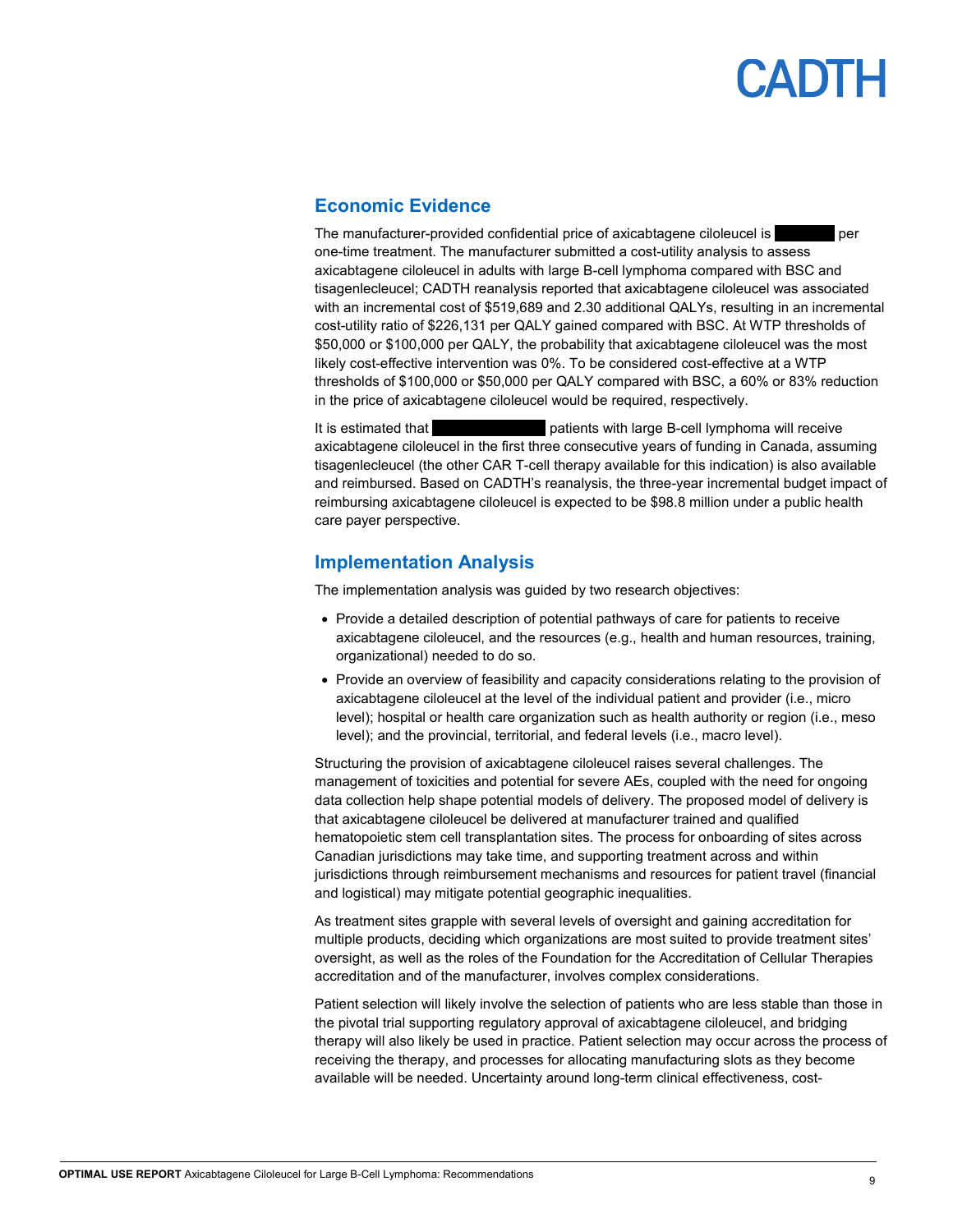effectiveness, and safety raises challenges for regulatory agencies and payers when making decisions, highlighting the need for long-term data collection.

#### <span id="page-9-0"></span>**Ethics Evidence**

CADTH's ethics review addressed the research questions:

- What are the major ethical issues raised by the implementation of axicabtagene ciloleucel for adults with relapsed or refractory large B-cell lymphoma?
- How might these issues be addressed?

The ethics review reported that given continuing evidentiary uncertainty concerning clinical and economic evidence, from an ethics perspective, similar considerations may be required as for experimental therapies.<sup>3</sup> This means striking a balance between the protection of vulnerable persons and the promotion of therapeutic benefit. Key ethical considerations include balancing safety and effectiveness, both short and long-term; addressing barriers to or limitations on equitable access, including geographic constraints, supply constraints, and patient selection; and considering the total cost of axicabtagene ciloleucel, including its affordability at the health system, institutional, and patient levels. These considerations underline the importance of informed choice and consent in treatment decision-making as well as recognition of psychological and emotional benefits and burdens. There may also be legal questions associated with the ownership of the genetically modified T cells. The high cost of axicabtagene ciloleucel may pose a challenge for resource allocation; therefore, opportunity costs are an important consideration. Clinical and policy implications shed light on how some of these concerns may be addressed in practice and illuminate considerations for the implementation of axicabtagene ciloleucel.

### <span id="page-9-1"></span>**Limitations**

There were no studies directly comparing axicabtagene ciloleucel with other interventions as all included studies were single-arm, open-label trials. Follow-up data past the 24-month analysis was not available at the time of the review, as studies are ongoing. Longer-term data, data from comparative studies, and additional real-world evidence are needed; therefore, this therapy may require reassessment when additional evidence is available.

Uncertainty with respect to the clinical evidence (comparative information for axicabtagene ciloleucel versus salvage chemotherapy or other CAR T-cell therapies, long-term effects, need for subsequent treatment) limits confidence in the economic results. Issues with the manufacturing and administration (including capacity constraints) of axicabtagene ciloleucel could impact the timing and effectiveness of treatment, and the expenditures associated with axicabtagene ciloleucel. Consideration of outcome-based payment models (e.g., pay for performance) may provide greater certainty around the likely cost-effectiveness.

The novelty of the therapy created limitations for the review of ethical and legal considerations and the analysis of implementation issues. There was limited published information about legal considerations. The implementation analysis and ethics review used available information on regulatory approvals, HTAs, and the implementation of axicabtagene ciloleucel in other jurisdictions. As the implementation of CAR T-cell therapies is active and ongoing, issues and practice may evolve.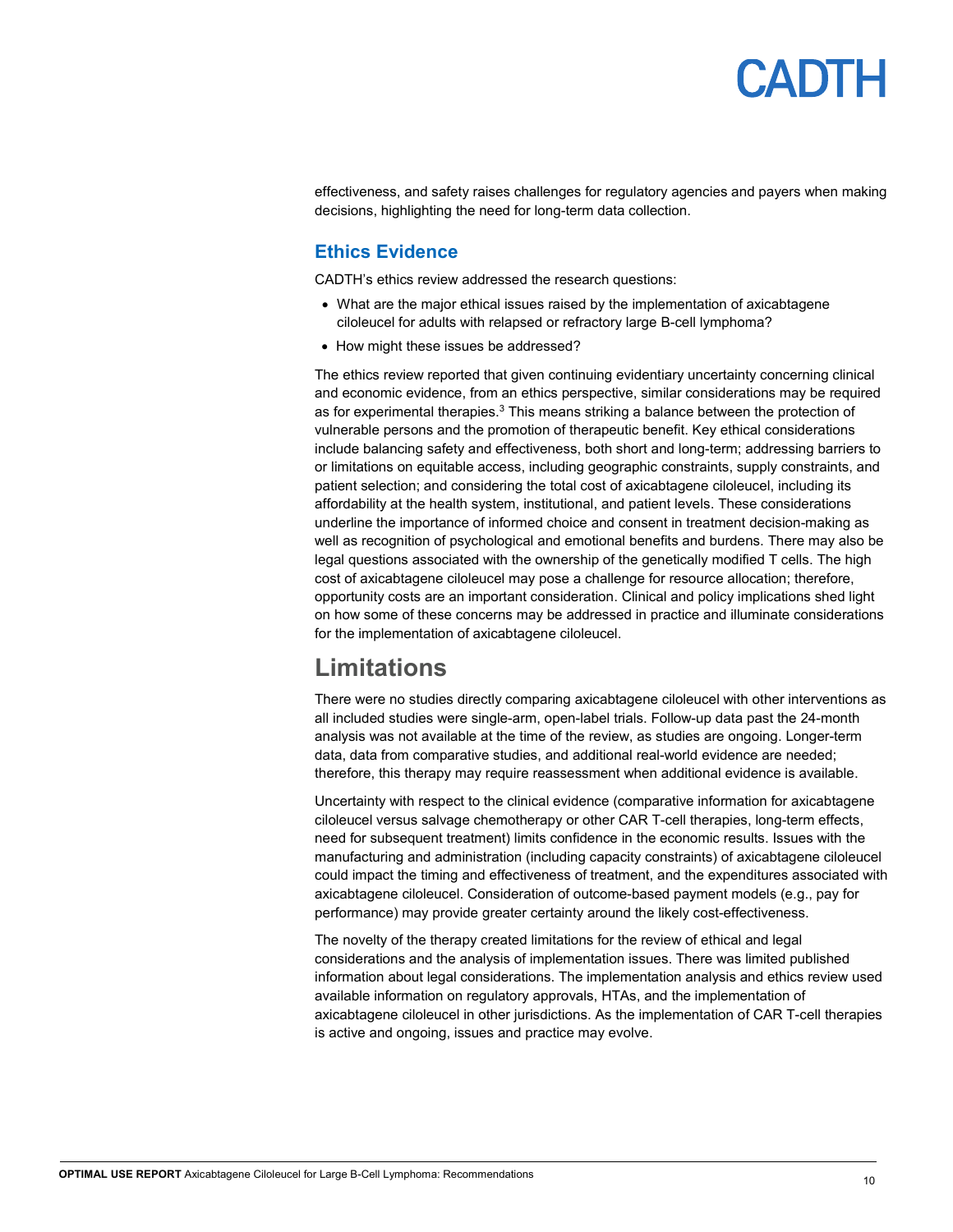### DTE  $\mathbf{A}$

### <span id="page-10-0"></span>**References**

- 1. Axicabtagene ciloleucel for large B-cell lymphoma: clinical report. *(CADTH optimal use report: vol. 9, no. 1c)*. Ottawa (ON): CADTH; 2019.
- 2. Axicabtagene ciloleucel for large B-cell lymphoma: economic review report. *(CADTH optimal use report: vol. 9, no. 1d)*. Ottawa (ON): CADTH; 2019.
- 3. Axicabtagene ciloleucel for large B-cell lymphoma: ethics and implementation report. *(CADTH optimal use report: vol. 9, no. 1e)*. Ottawa (ON): CADTH; 2019.
- 4. Chimeric antigen receptor T-cell therapy for B-cell cancers: effectiveness and value. Final evidence report. Boston (MA): Institute for Clinical and Economic Review; 2018[: https://icer-review.org/wp-content/uploads/2017/07/ICER\\_CAR\\_T\\_Final\\_Evidence\\_Report\\_032318.pdf.](https://icer-review.org/wp-content/uploads/2017/07/ICER_CAR_T_Final_Evidence_Report_032318.pdf) Accessed 2018 Mar 23.
- 5. Health Canada. Notice of compliance (NOC) for Yescarta. 2019[; https://health-products.canada.ca/noc-ac/index-eng.jsp.](https://health-products.canada.ca/noc-ac/index-eng.jsp) Accessed 2019 Mar 25.
- 6. Jacobson CA, Hunter B, Armand P, et al. Axicabtagene ciloleucel in the real world: outcomes and predictors of response, resistance and toxicity. *Blood.*  2018;132(Suppl 1):92.
- 7. Nastoupil LJ, Jain MD, Spiegel JY, et al. Axicabtagene ciloleucel (axi-cel) CD19 chimeric antigen receptor (CAR) T-cell therapy for relapsed/refractory large B-cell lymphoma: real world experience. *Blood.* 2018;132(Suppl 1):91.
- 8. Yescarta™ (axicabtagene ciloleucel): suspension for intravenous infusion [product monograph]. Mississauga (ON): Gilead Sciences Canada Inc.; 2019 Feb 13[: https://pdf.hres.ca/dpd\\_pm/00049621.PDF.](https://pdf.hres.ca/dpd_pm/00049621.PDF) Accessed 2019 Jun 14.
- 9. Neelapu SS, Locke FL, Bartlett NL, et al. Axicabtagene ciloleucel CAR T-cell therapy in refractory large B-cell lymphoma. *N Engl J Med.*  2017;377(26):2531-2544.
- 10. Locke FL, Ghobadi A, Jacobson CA, et al. Long-term safety and activity of axicabtagene ciloleucel in refractory large B-cell lymphoma (ZUMA-1): a singlearm, multicentre, phase 1-2 trial. *Lancet Oncol.* 2019;20(1):31-42.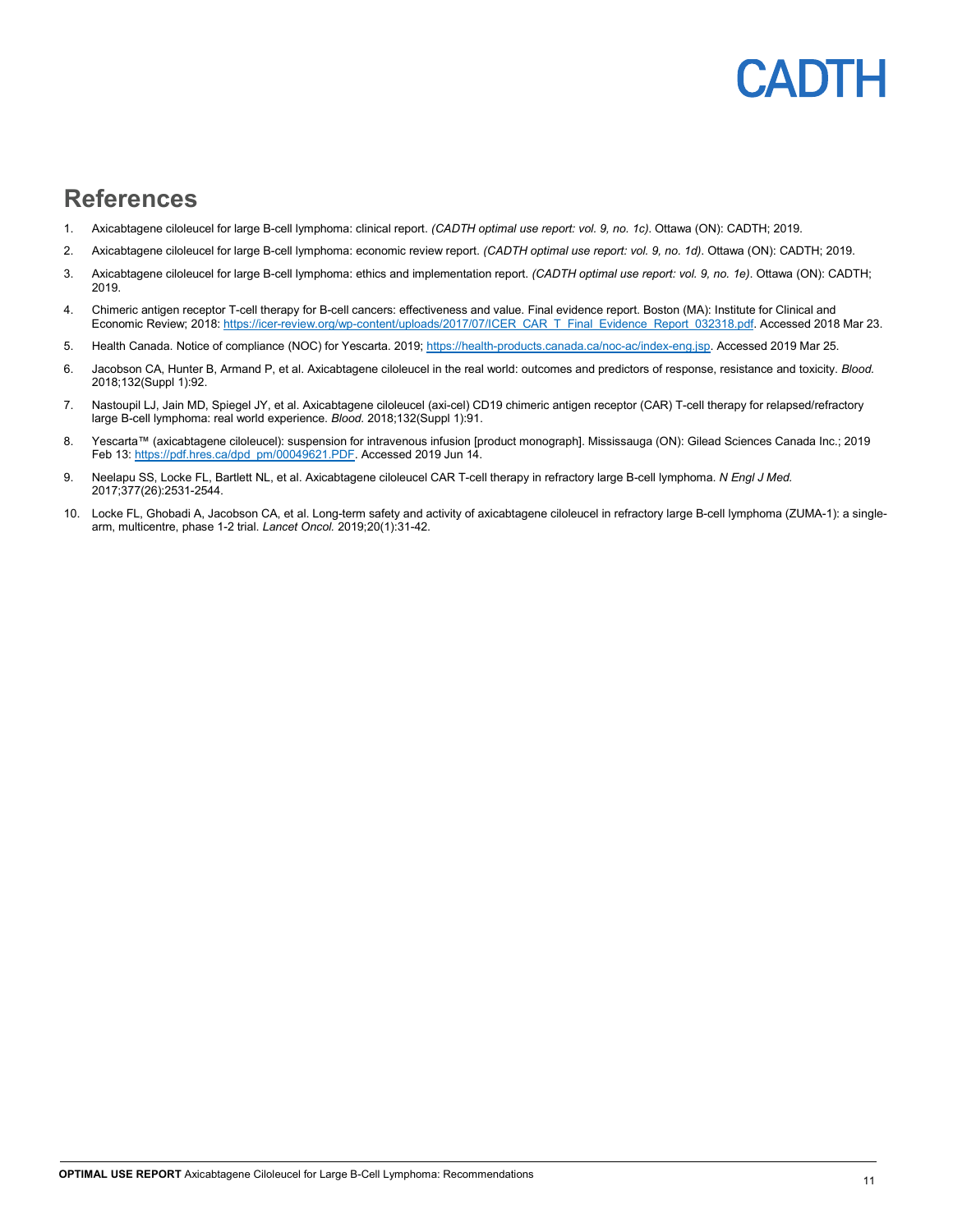### <span id="page-11-0"></span>**Appendix 1: The Health Technology Expert Review Panel**

The Health Technology Expert Review Panel (HTERP) consists of up to seven core members appointed to serve for all topics under consideration during their term of office, and up to five expert members appointed to provide their expertise for a specific topic. For this project, four expert members were appointed with expertise in hematology and oncology. The core members include health care practitioners and other individuals with expertise and experience in evidence-based medicine, critical appraisal, health technology assessment, bioethics, and health economics. One public member is also appointed to the core panel to represent the broad public interest.

HTERP is an advisory body to CADTH and is convened to develop guidance or recommendations on non-drug health technologies to inform a range of stakeholders within the Canadian health care system. Further information regarding HTERP is available [here.](https://www.cadth.ca/collaboration-and-outreach/advisory-bodies/health-technology-expert-review-panel)

#### **Health Technology Expert Review Panel Core Members**

- Dr. Hilary Jaeger (Chair)
- Dr. Jenny Basran
- Dr. Lawrence Mbuagbaw
- Dr. Jeremy Petch
- Dr. Lynette Reid
- Ms. Tonya Somerton
- Dr. Jean-Eric Tarride

#### **Expert Members**

- Dr. Mark Bosch
- Dr. Raewyn Broady
- Dr. Natasha Kekre
- Dr. Maureen Trudeau

#### **Conflict of Interest**

[Conflicts of interest](https://www.cadth.ca/collaboration-and-outreach/advisory-bodies/health-technology-expert-review-panel) of HTERP core members are posted on the CADTH website. Mark Bosch (Celgene, Roche), Natasha Kekre (Jazz, Jansen), and Raewyn Broady (Otsuka) have receiving travel funding for speaking engagements or lectures from industry. Natasha Kekre (Jazz, Jansen, Sanofi, Gilead) and Raewyn Broady (Jazz, Janssen, Celgene, Gilead) are members of advisory boards for industry. Maureen Trudeau receives fellow funding support (Roche, Genomic Health, Novartis, Essai, Pfizer). Natasha Kekre is involved in clinical trials with Novartis (Rituximab) and Gilead; Maureen Trudeau with Astra Zeneca, Pfizer, Astellas, Novartis, Abbvie, Roche; and Raewyn Broady with Novartis and Pharmacyclics.

[Conflict of Interest Guidelines](https://www.cadth.ca/sites/default/files/corporate/corp_committees/cadth_coi_guidelines_cedc_members_e.pdf) are posted on the CADTH website.